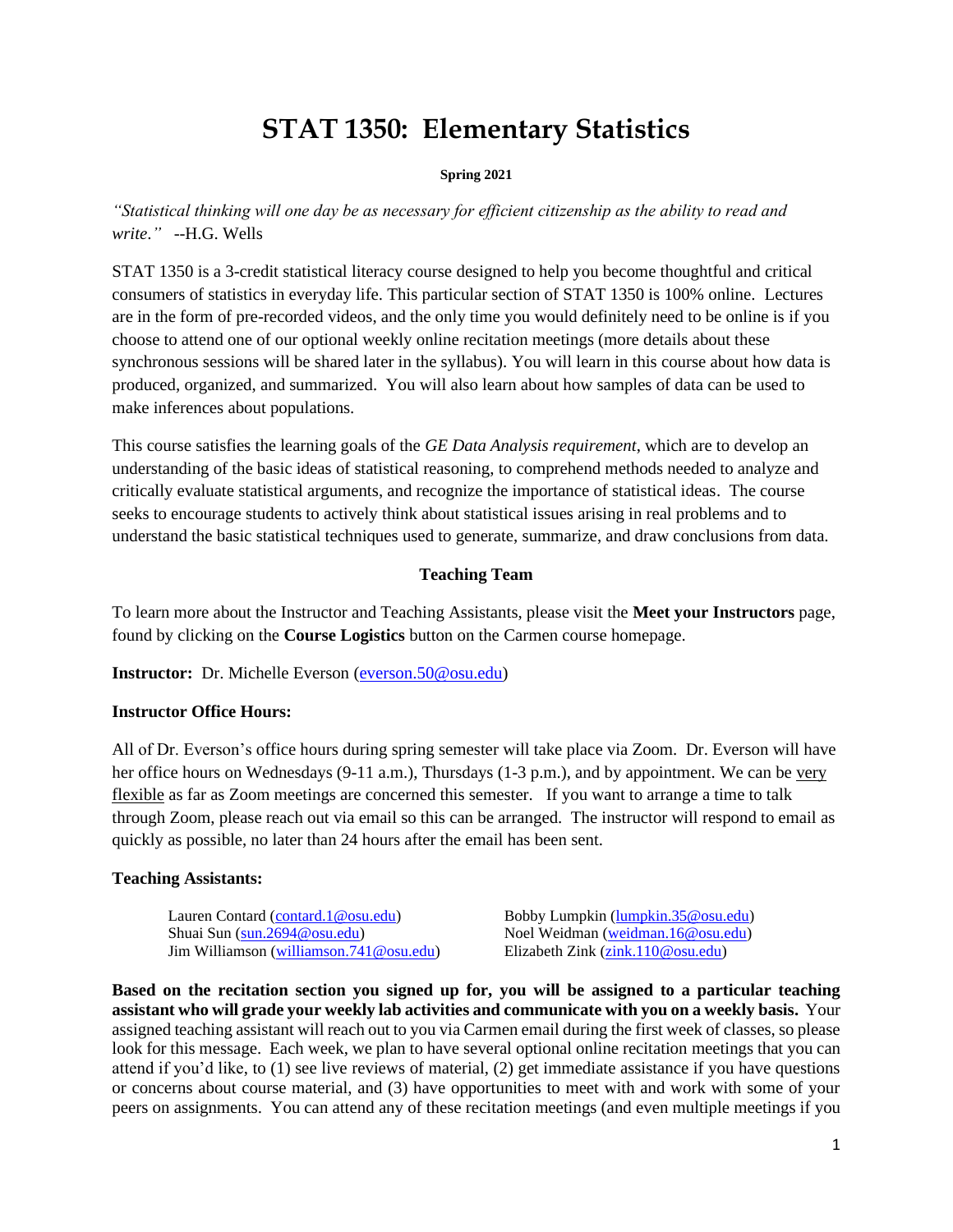would like), even if they are not being led by your assigned teaching assistant. More details about these meetings can be found in the **Lab Activities** section of our syllabus, and the times of these meetings will be posted on Carmen in the **Course Logistics** section (see the link there for **Optional Online Recitations**). The optional online recitation meetings will start during Week 2 of the semester.

#### **Required Course Materials**

**Textbook:** *Statistics: Concepts and Controversies* (10<sup>th</sup> edition) by David Moore and William Notz

The textbook for STAT 1350 will be delivered electronically via CarmenBooks. If you opted in, you will go into our Carmen course site, click on the **Macmillan Higher Education** link on the left side of the page, and then click on the green icon labeled **Sapling Learning**. This will allow you to log in to our STAT 1350 Sapling site. On the Sapling homepage for STAT 1350, you will find a link, on the right side of the page, to an eTextbook. More details about accessing the textbook can be found in Carmen in the **Course Logistics** section, on the **Accessing the Course Textbook** page. CarmenBooks is an Inclusive Access program that offers digital copies of selected textbooks for a fraction of the cost of a new, physical copy. If you register for a course using CarmenBooks, you will see this discounted textbook cost reflected as a course fee. When enrolling in courses in BuckeyeLink, you will see the text "Digital Textbook Fee" under the "Enrollment Information" section. For more information, please go to the following link: <https://affordablelearning.osu.edu/carmenbooks/students>

**Calculator:** A simple calculator (with a square root key) will be necessary for STAT 1350.

#### **Math and Statistics Learning Center (MSLC)**

The Math and Statistics Learning Center (MSLC) will be virtual during spring semester and will be open beginning on Tuesday, January 19<sup>th</sup>. Details about how Zoom tutoring will work through the MSLC, along with the MSLC Zoom link, can be found on the following site: [https://mslc.osu.edu/online-tutoring.](https://mslc.osu.edu/online-tutoring) Hours in which STAT 1350 assistance will be available through the MSLC will be posted on Carmen, in the **Course Logistics** section (see the link for **MSLC Hours and Instructor Office Hours**) before the start of Week 2 of the semester. Essentially, you can think of the MSLC hours as times when our teaching assistants will be available to provide you with one-on-one assistance with STAT 1350 course content. We strongly encourage you to take advantage of this resource. **Please keep in mind that the MSLC is not a place for you to go in order to have someone check your homework answers for correctness before you submit them, or for you to get answers to homework problems or lab activity questions. It's a place where you can get extra help if you are not understanding particular concepts and ideas from class.** 

#### **Communication and Email Correspondence**

Given the online nature of this course, communication is critical, and we always welcome your feedback. We will communicate with you often via email—mostly through the Carmen course site—in addition to posting important announcements within Carmen. We understand it is not always easy to ask for help when you need it, but please seek us out to share problems, concerns, or frustrations. We are always available for help, but we cannot help you, intervene, or clarify something if we do not know what is wrong or confusing. It is much easier to deal with and resolve a situation if you share it with your instructor and/or teaching assistant earlier rather than later. **You are ultimately responsible for your own learning, but we are here to support you in any way that we can.** In order to protect your privacy, all course email correspondence *must* be done through a valid OSU name.number or Buckeyemail account, or through the course website (Carmen). It is your responsibility to make sure that any email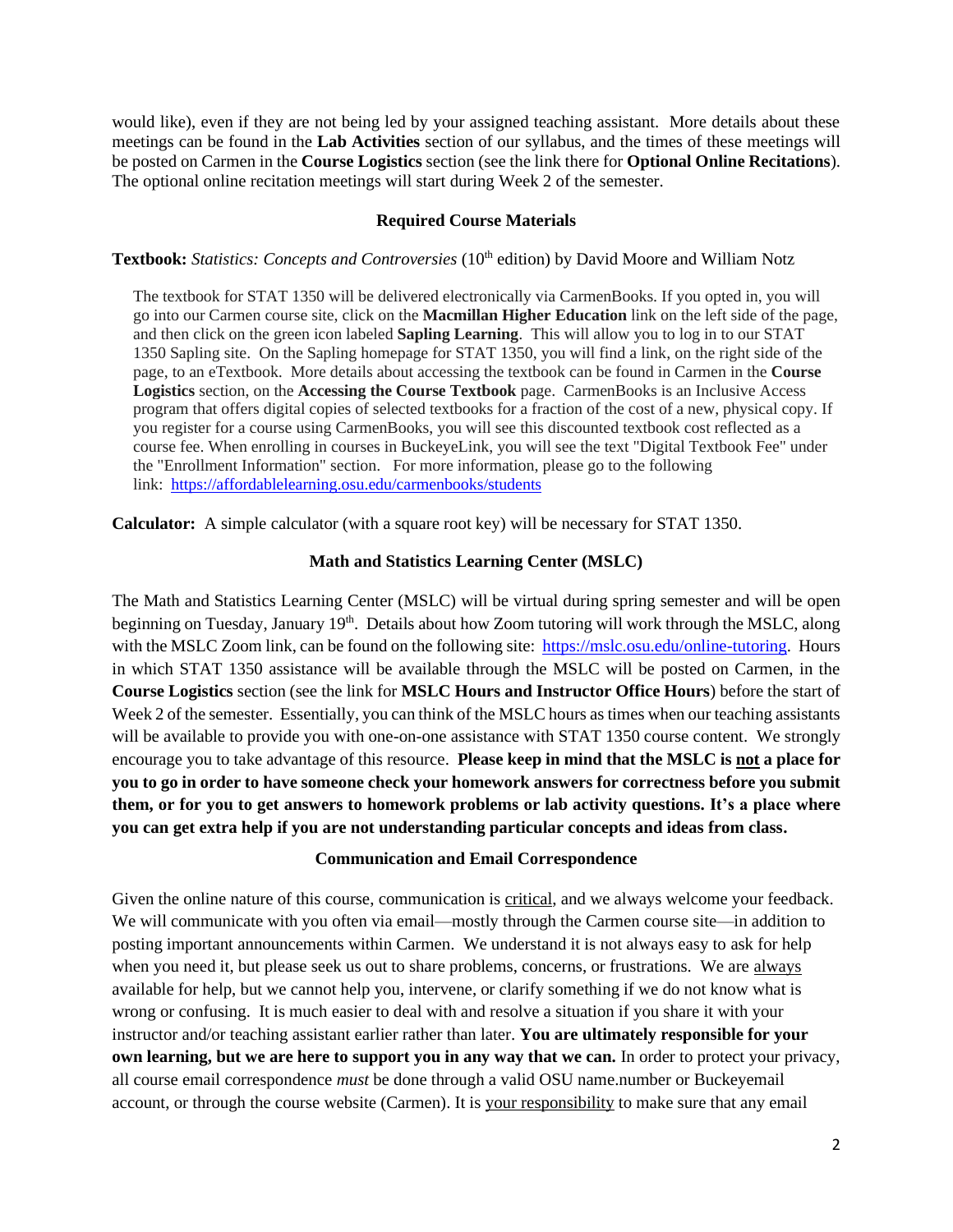messages you send to us are received, and you need to carefully read through all correspondence sent to you by your teaching assistant or by the instructor (and make sure this does not end up in your Junk folder!). If you send an email message and get no reply within 48 hours, please send that message again.

# **Getting Started with the Online Course**

The best way to get started with the course is to spend some time exploring the course website. Go to [carmen.osu.edu](http://www.carmen.osu.edu/) to log on to Carmen (note we might sometimes refer to Carmen as Canvas, or as CarmenCanvas). You should then see a link for the STAT 1350 site. Look carefully at the way the course site is set up. On the homepage of the course site, there are links to the different weeks of the semester, and clicking on those links takes you to a detailed overview that contains all the materials you will need for any given week. **We suggest you start each new week by reading through the weekly overview, reading assigned textbook chapters, and watching lecture videos**. *Although several things will be available to you on the course site at the beginning of the semester, not all assignments have been created or posted. We will slowly add to the course site in the coming weeks, and our plan will be to stay at least two weeks ahead you in terms of adding content to the site.* We hope the course site will be relatively easy for you to navigate, but if you are ever in doubt about anything, please let us know!

# **Accessibility of course technology**

This online course requires use of Carmen (Ohio State's learning management system) and other online communication and multimedia tools. If you need additional services to use these technologies, please request accommodations with your instructor.

- Carmen (Canvas) [accessibility](https://community.canvaslms.com/docs/DOC-2061)
- Streaming audio and video
- Synchronous course tools

The baseline technical skills necessary for this online course are as follows:

- Successful students will possess basic computer and web-browsing skills.
- Students will be familiar with navigating Carmen Canvas. The following website may help you if you: <https://teaching.resources.osu.edu/toolsets/carmencanvas>
- Students will need to be proficient with the MS Office Suite and understand how to convert files to PDF format if necessary.

Suggested equipment, technology, and software:

- Computer: current Mac (OS X) or PC (Windows  $7+$ ) with high-speed internet connection
- Webcam: built-in or external webcam, fully installed and tested\*
- Microphone: built-in laptop or tablet mic or external microphone\*
- Other: a mobile device (smartphone or tablet) or landline to use for BuckeyePass authentication
- Microsoft Office 365: All Ohio State students are now eligible for free Microsoft Office 365 ProPlus through Microsoft's Student Advantage program. Full instructions for downloading and installation can be found at [go.osu.edu/office365help](about:blank)
- We strongly encourage you to **avoid using Safari** as an internet browser because we have found that certain images in assignments and exams do not show up well in Safari. Details can be found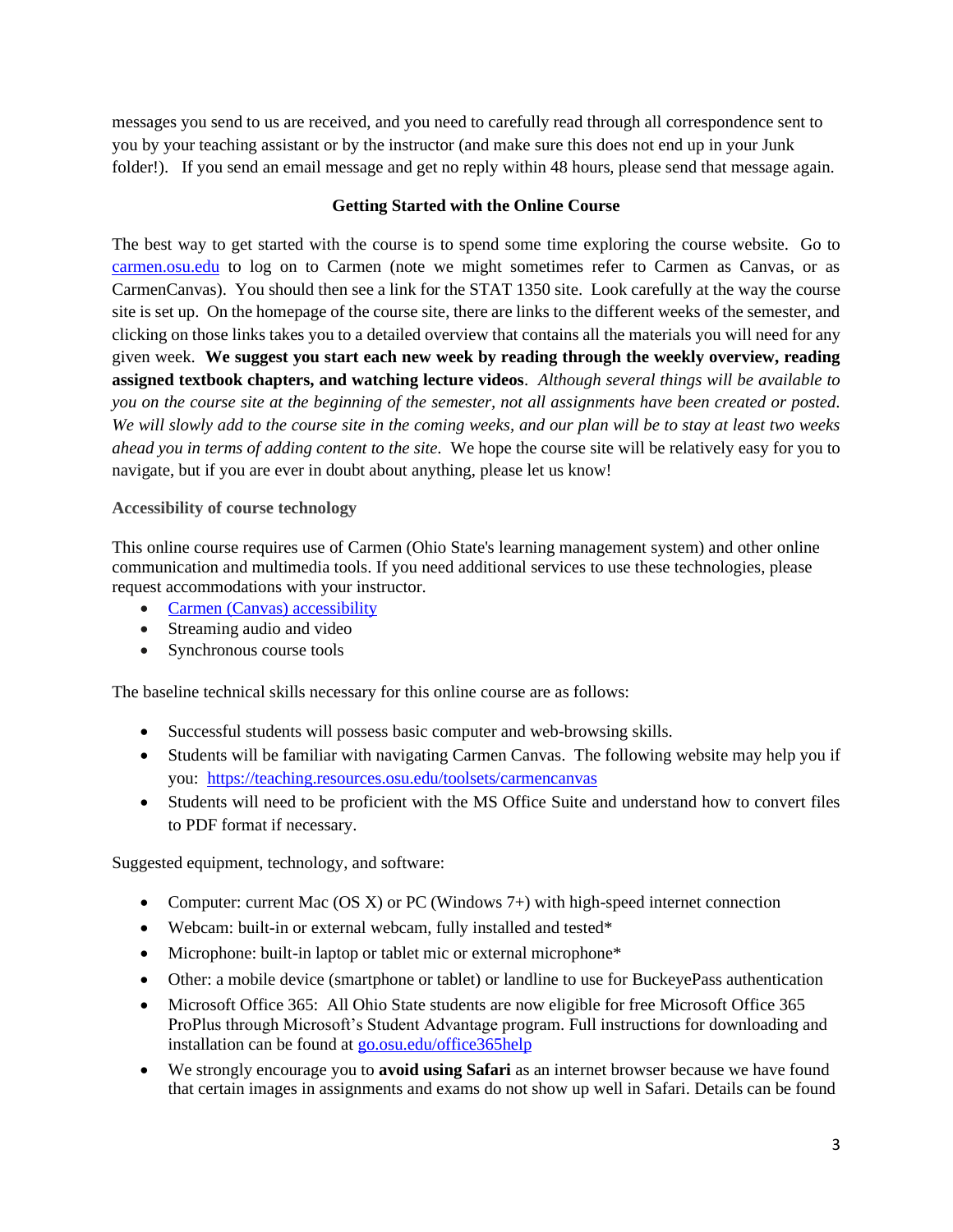at [https://teaching.resources.osu.edu/toolsets/carmencanvas/faqs#item578.](https://teaching.resources.osu.edu/toolsets/carmencanvas/faqs#item578) If you are able to use Chrome, Firefox, or Microsoft Edge, we hope you will do this.

\*A webcam and microphone are not required for successful completion of the course but would be necessary if you want to engage with us through Carmen Zoom [\(https://osu.zoom.us/\)](https://osu.zoom.us/). Note that if you plan to use Zoom, you will want to test this to make sure it works on your computer.

If you ever experience technical issues with our course website, please be sure to contact **8help@osu.edu** for technical support, or call 614-688-4357.

# **Grading**

Final grades in the course will be determined based on the following scale, and based on the percentage of total points that you earn during the semester. **We do not curve the grades in STAT 1350.**

| orade                       | . . | . . |        |     | $\ddot{\phantom{0}}$<br>- | ◡   | $\sim$<br>∼ | $\sim$<br>∼ |                            | ∸   | -   |
|-----------------------------|-----|-----|--------|-----|---------------------------|-----|-------------|-------------|----------------------------|-----|-----|
| $\mathbf{r}$<br>$\%$<br>Min | 93% | 90% | $27\%$ | 83% | 80%                       | 77% | 73%         | 70%         | $\sim$<br>$\sigma$<br>$\%$ | 60% | 59% |

Your final grade in this course will depend on the following.

| <b>Assignment</b>                                                                  | <b>Points</b> | <b>Percentage of Grade</b> |
|------------------------------------------------------------------------------------|---------------|----------------------------|
|                                                                                    |               |                            |
| Lab Activities (12 Lab Activities for a total of 120 points; lowest score dropped) | 110 points    | 34.4%                      |
| Homework Assignments (12 Homework Assignments for a total of 120 points;           | 110 points    | 34.4%                      |
| lowest score is dropped)                                                           |               |                            |
| Midterm Exam                                                                       | 50 points     | 15.6%                      |
| Final Exam                                                                         | 50 points     | 15.6%                      |
| <b>Total</b>                                                                       | 320 points    | 100%                       |

**Disclaimer:** This syllabus should be taken as a fairly reliable guide for the course content. However, we reserve the right to change the methods of grading and/or assessment if necessary. Any changes will be communicated to you through official course announcements.

#### **More Details about Lab Activities and Homework Assignments**

Again, you should start each new week by reading through the weekly overview, and you'll find that the overview contains lots of details about assignments and links to all activities, assignments, and resources you will need to work through for that week. We will also send you an email announcement at the start of each week with reminders about assignments and deadlines. **There are weekly deadlines that need to be met within the online course, but there is flexibility in terms of when you can do your work, and we will consistently monitor the course site and jump in whenever necessary to help you.** Our assignments are meant to challenge you, but we also want to be fair. To do the best job possible on assignments, it's extremely important that you read the textbook, watch the lecture videos, and reach out for help when you need it.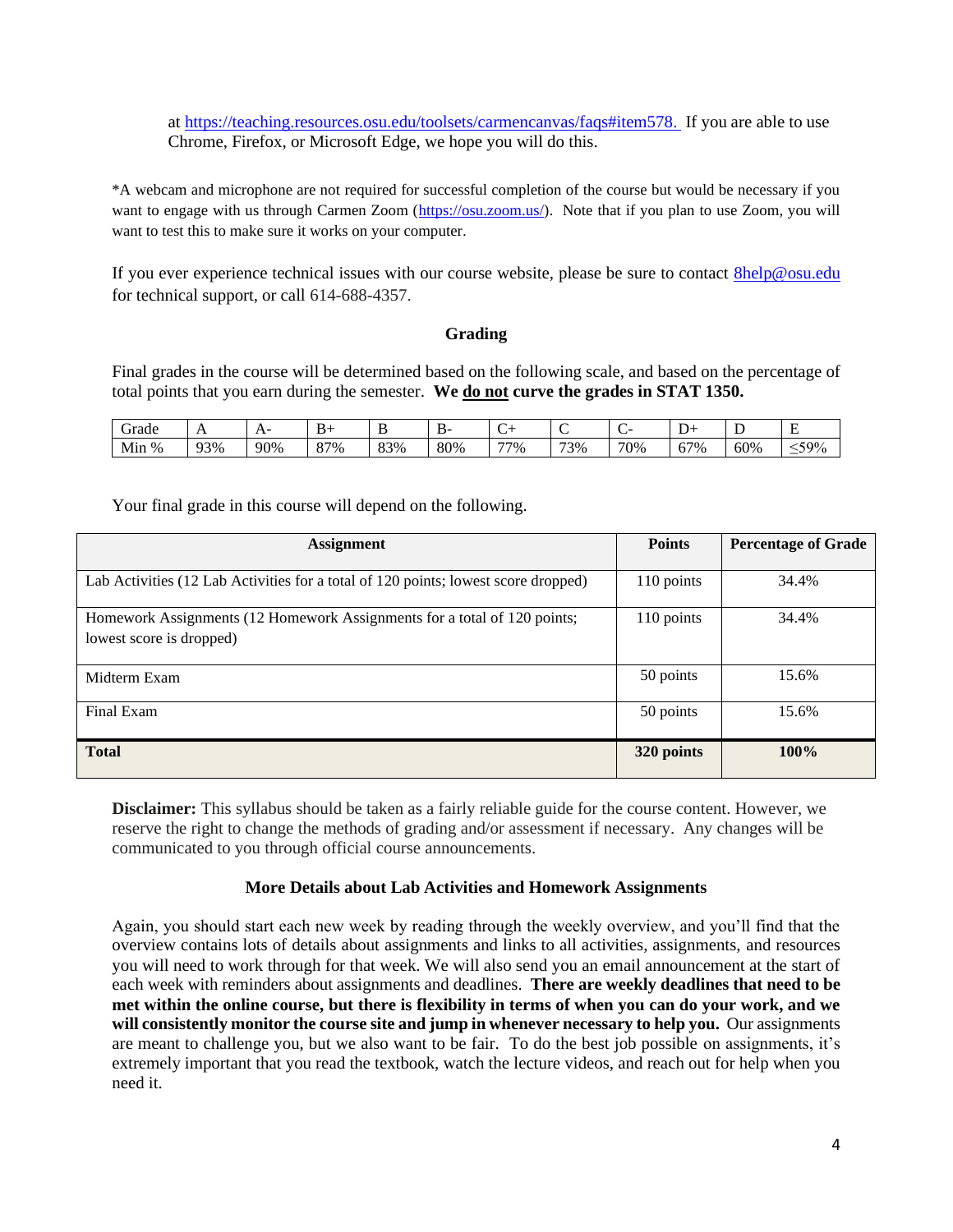Please keep in mind that at the end of the semester, we automatically drop your lowest lab activity grade and your lowest homework assignment grade. **If you have to miss a lab activity or a homework assignment deadline, we will automatically take your first missed lab activity and your first missed homework assignment to be your lowest grades (in that you will receive 0 for not completing the assignments), no matter what the reason for missing these assignments is. For this reason, please do not ask us to make up this work.** If you have to miss additional work after these first missed assignments, we will work with you to help you make up that additional missed work. We allow for these assignment grades to be dropped because we recognize that sometimes, unavoidable things happen that might affect your ability to complete your work and we do not want you to worry about having to make up work in these situations.

# **Lab Activities**

There are 12 lab activities that you will complete during the semester. These activities provide you with opportunities to apply and extend what you are learning in your reading and through lectures. If you were taking this course in person and needed to attend a "recitation" each week, these are the activities you'd complete during recitation. Although we do not require you to attend a weekly online recitation, please note that we do have several optional weekly online recitation sessions set up, and we strongly encourage you to choose one of these sessions to attend on a weekly basis. During these 55-minute sessions, one of our teaching assistants will review material with you, discuss commonly missed homework questions, and answer questions as you work through our weekly assignments. These optional recitation sessions will also be valuable opportunities for you to meet some of your peers and form connections among your peers. The times of our optional recitation sessions can be found by clicking the **Course Logistics** button on the homepage of our course site and then clicking the link for **Optional Online Recitations**.

During the weeks in which you have lab activities, links to the activities will be posted within the weekly overview. You can also get to most lab activities by clicking on the **Assignments** link on the left side of the course page, or on the **Quizzes** link (for Lab Activity #1). A page with links to all lab activities can also be found in our **Course Logistics**section. Most lab activities will include several questions that will require short answers, and, for most lab activities, you should save your work as a Word or PDF file and then submit it through the appropriate link within the weekly module. Most lab activities are due on **Fridays** by **11:55 p.m.**, with the exception of Lab Activity #1 (due the first Sunday of the semester).

**With the exception of Lab Activity #1, each lab activity is graded based on effort and correctness. If you make the effort to complete the activity, regardless of your answers, you will get 50% (or 5 points) on the assignment. The remaining 50% (or 5 points) of the grade is based on a selection of problems that we will grade based on correctness***.* It is therefore very important that you answer all questions on each activity and ask for help if you need it! The teaching assistants will grade your lab activities and you can generally expect feedback within 5 days. Prior to sharing individual feedback with you, we will post an answer key for the lab activity within one day of the deadline (no later than by noon on Saturday) in our **Course Logistics** section (on the **Lab Activity Answer Keys** page) so you can get immediate feedback. **Lab Activity #1 is a quiz on the syllabus and course site that will be graded entirely based on correctness.**

Please keep in mind that we attempt to provide feedback on each of your lab activities. It is up to you to look carefully through that feedback and ask questions if you have concerns about problems you missed. Further, if you get full credit on a lab activity, this only means that you completed the activity and did well on the questions we selected to grade. You might have missed other, non-graded questions. For this reason, it's extremely important to look through the lab answer keys since questions on homework assignments or exams might be based on non-graded lab activity questions.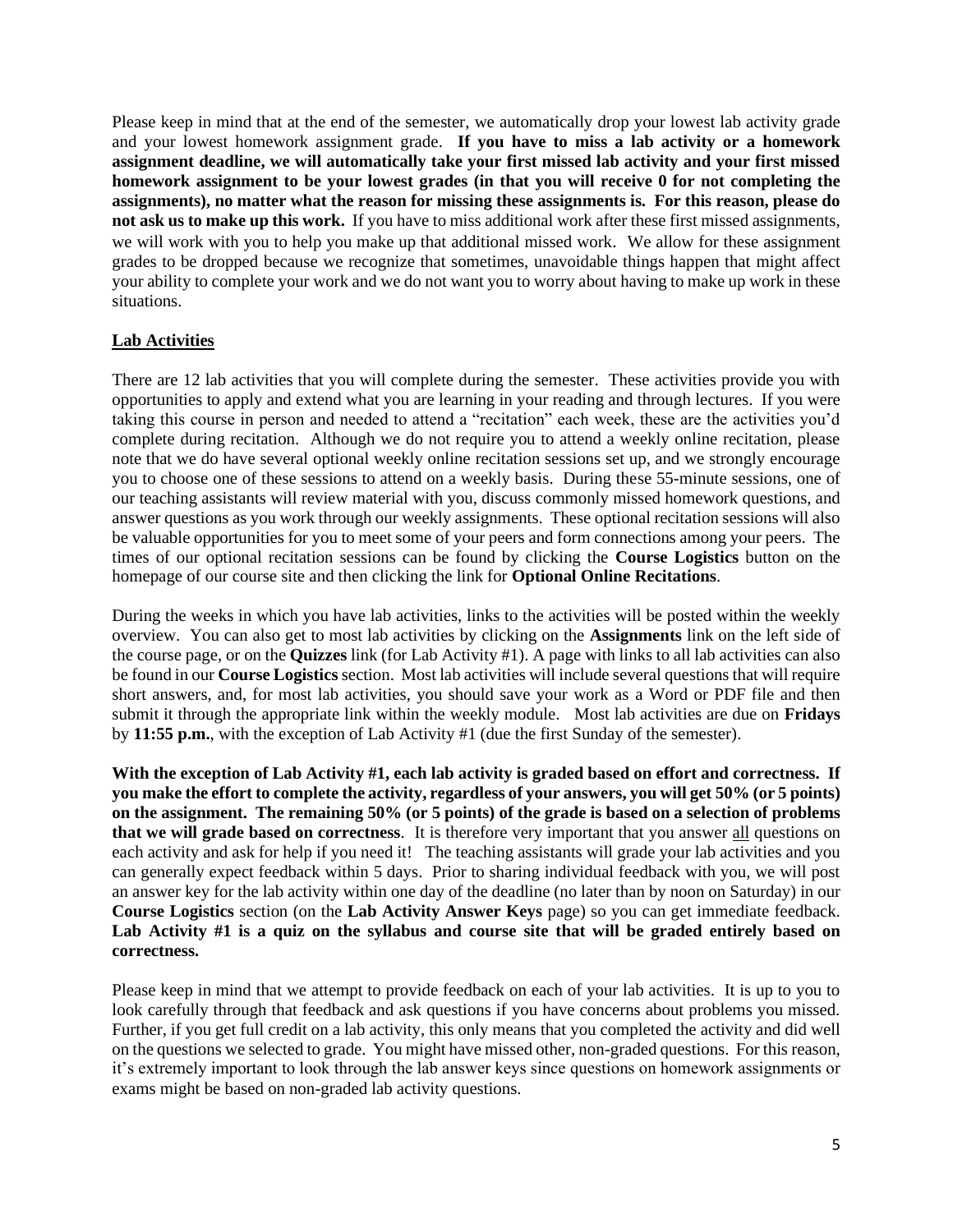#### **Homework Assignments**

Links to homework assignments can be found within the weekly modules, or by going to the **Quizzes** link on the left side of the Carmen course page. To make sure you stay on top of the material in the course, there are WEEKLY homework assignments (beginning Week 2 of the semester). Each homework assignment consists of 10 multiple-choice questions, and we set the assignments up this way to give you practice with the types of questions that will appear on your exams. Each question is worth 1 point, and you will complete these assignments through Carmen by the appropriate deadline. **All homework assignments, with the exception of Homework #12, are due on Sundays by 11:55 p.m**. (Homework #12 will be due on the Friday of the last week of classes, at 11:55 p.m.). Although the assignments are set up using the quiz tool in Carmen, they are not "quizzes" in the traditional sense. You can have as much time as you need to complete homework assignments before the deadline, and you can use your textbook and lecture notes, but once you officially submit your work to be graded, you cannot change any of your answers, and you get just one attempt to work on each homework assignment. Once the deadline has passed, the assignment will be automatically graded and you will receive feedback. Please refer to the document "**Completing Homework Assignments and Reviewing Feedback**" in the **Course Logistics** section of the course website for details on how you can see feedback on your homework assignments. If you do not attempt to complete a homework assignment at all, you **will not** have any access to assignment feedback or to the correct answers for each homework question, so it's to your advantage to at least try to work through each assignment and not completely skip any assignment. Please note that links to Word and PDF copies of each homework assignment can be found within the weekly overviews, within the **Course Logistics** section, or by clicking on the assignment link in the **Quizzes** area, just in case you'd like to print out the assignment and make note of your answers before officially submitting your work through the quiz tool.

**IMPORTANT:** If you accidentally submit homework answers before you were ready to submit them, please contact the instructor as quickly as possible so we can give you a second attempt to complete the homework assignment. Further, if you have difficulties submitting your homework answers using the quiz tool in Carmen, please email your answers directly to your instructor (Dr. Everson) before the homework deadline to ensure you get credit for the assignment. **We know from past experience that trying to submit homework answers through the Canvas app can sometimes be problematic, so, if you are able to, we encourage you to use a computer to complete your homework assignments.**

#### **Exams**

This course has one midterm exam and a non-comprehensive (or non-cumulative) final exam. Each exam is worth 50 points. Both of these exams will consist of 25 multiple-choice questions, and you will have a certain window of time in which to access the exams online through Carmen. These exams are NOT proctored, so there is no need to have a webcam to take your exams. Please make note of the dates of the exams (see below) so that you can plan to set time aside during these dates to complete the exams. The times below are for the Eastern U.S. time zone; please make appropriate adjustments if you are not currently in this time zone. If you cannot be available at these times for unavoidable reasons, you must speak with the course instructor at least two weeks prior to the time in which the exam becomes available in order to discuss this and to make arrangements to complete a make-up exam. **If you fail to take an exam during the time when it is available without any communication with us to explain, we will not allow you to make up the exam unless there is an emergency situation that you can document.** 

**Midterm Exam:** The **Midterm Exam** will cover Chapters 1 through 6 and Chapters 10 through 13. It will become available to you at **12 a.m.** (very early in the morning) on **Tuesday, March 2nd**, and you will need to submit the answers to your exam no later than **Wednesday, March 3rd**, by **11:55 p.m.** This means you will have about 48 hours in which to access the midterm exam. Once you open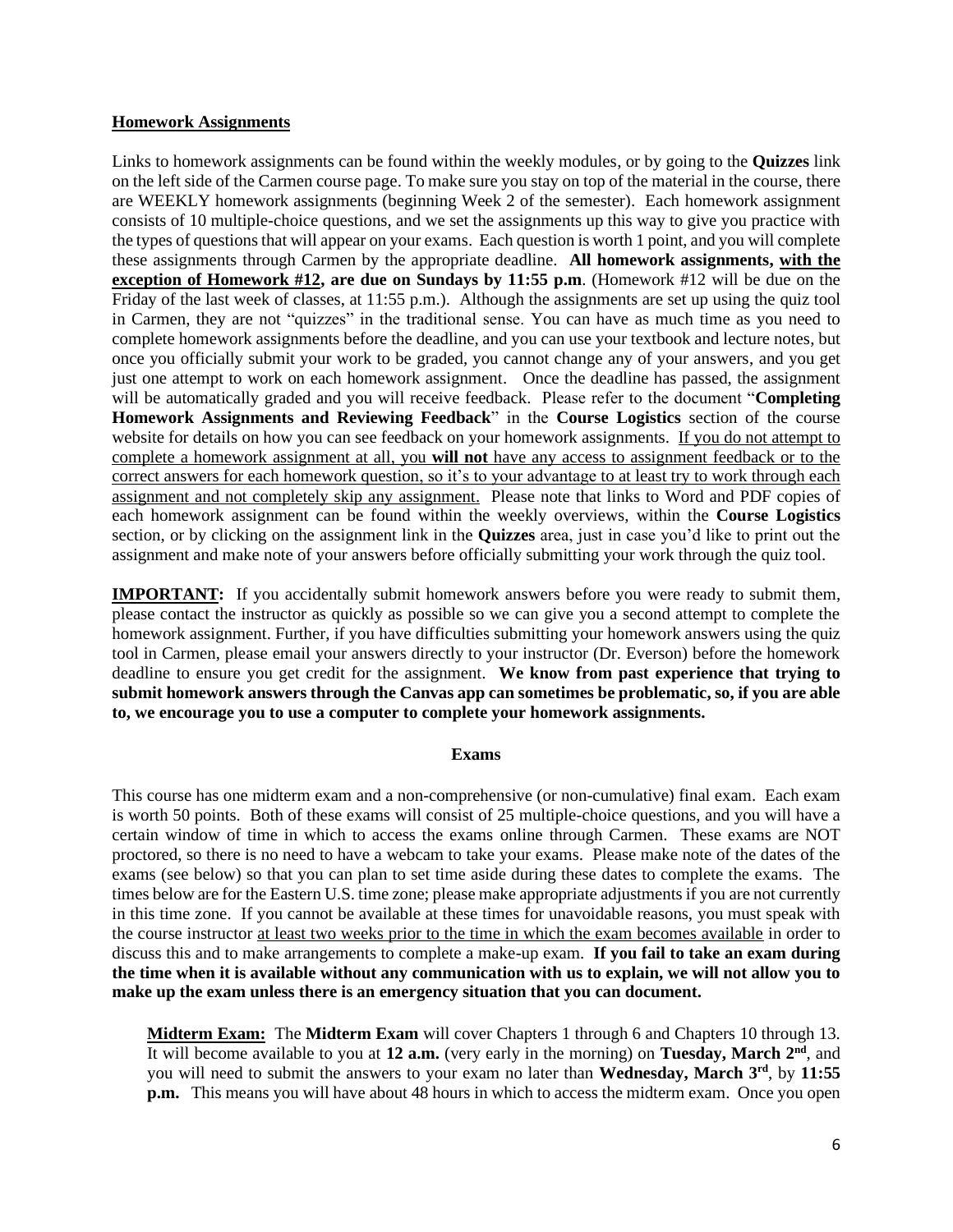your exam, please note you have to finish the exam in one sitting, and you will have 90 minutes to work on the exam once it is opened. Thus, **you should not start the exam until you know you will have some uninterrupted work time, and you want to make sure to start the exam well before the deadline so you can get your full 90 minutes if you think you might need that amount of time.**  We take academic honesty very seriously in this course and it is expected that you work on the exam by yourself and that you do not discuss the exam with your peers until after grades and feedback have been released to everyone. You can use any notes you want as you are working on the exam, along with your textbook, but you cannot consult with other people during the exam.

**Final Exam:** The **Final Exam** will cover Chapters 14, 15, 17, 18, 21, 22, and 23. It will be structured much like the Midterm Exam. It will become available to you at **12 a.m.** (very early in the morning) on **Monday, April 26th**, and you will have until **11:55 p.m.** on **Tuesday, April 27th** to submit the answers to your exam. Again, it is expected that you work independently on the Final Exam and that you complete the exam in one sitting, within 90 minutes of opening the exam.

More details will be shared on our Carmen course site about the midterm and final exams as we get closer to our exam dates. We will also post practice exams and other exam review materials on Carmen.

# **Extra Credit**

You each have the ability to earn up to 10 points of extra credit this semester by working on a Statistics Journal Assignment. You can read more about this assignment in a handout posted within the **Course Logistics** section. It is also possible that the instructor might announce other extra credit opportunities here and there, and we hope you will take advantage of those chances to earn extra points. **Please do not ask to complete any additional extra credit assignments at the end of the semester to boost your grade because we do not allow for this in STAT 1350.**

# **Policies on Late and Missed Assignments**

You should allow sufficient time to complete all required assignments so that you can get help if you need it. Remember that **no matter what the reason,** the first lab activity and the first homework assignment you miss will be considered your dropped assignments, so please do not ask to make up these assignments. If you have to miss subsequent work beyond the lab and homework assignments that are dropped from your grade, and you have documented reasons for missing this work, we will consider allowing you to make up that work. **You will need to contact Dr. Everson as soon as possible (and no later than one week after missing the assignment) to discuss making up missed work.** 

# **Disputes about Grades**

If you feel that an assignment has been graded incorrectly or unfairly, you must speak with your teaching assistant or Dr. Everson within one week of that grade being posted on Carmen. We will not re-grade assignments at the end of the semester if you are not satisfied at that time with your final course grade.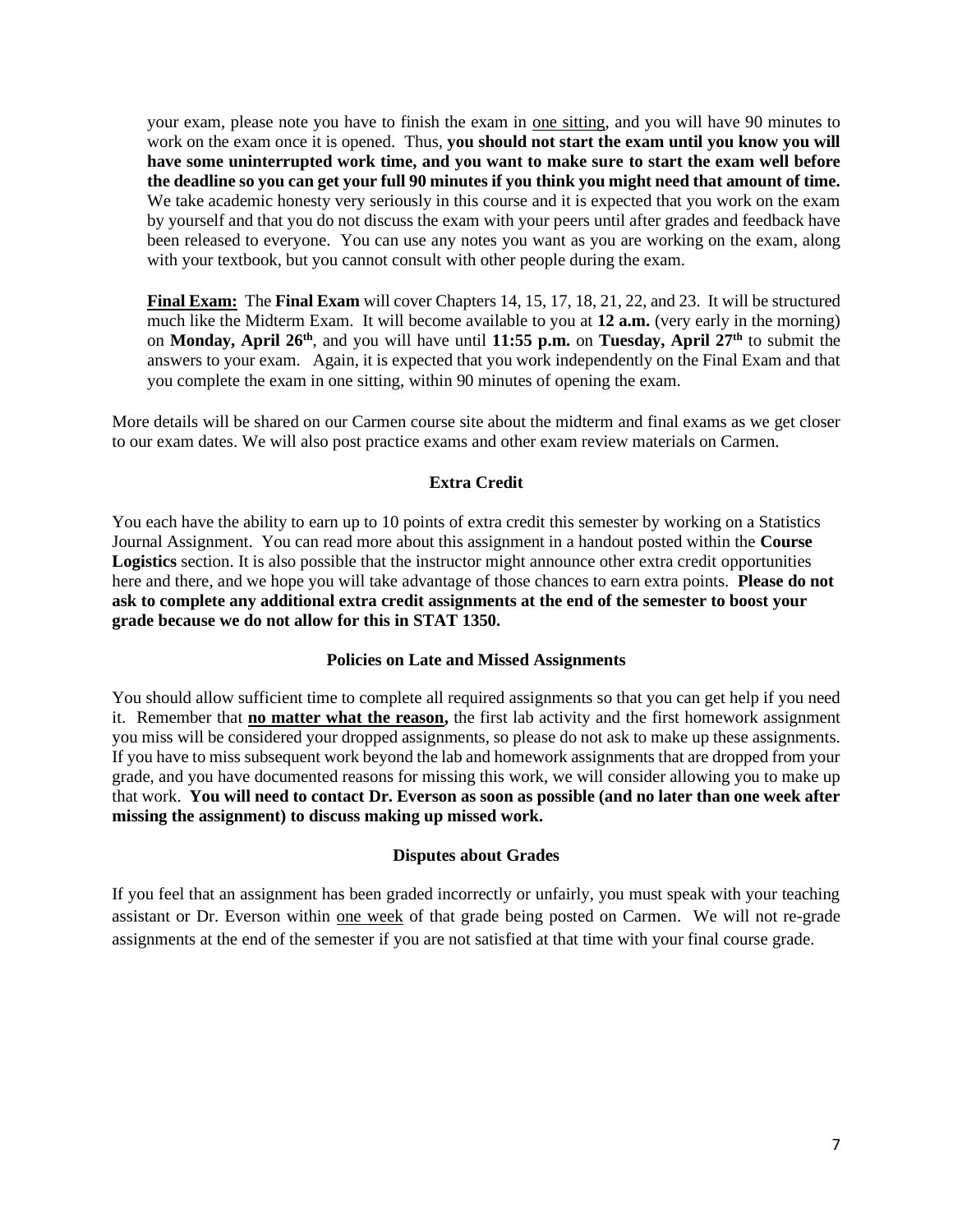#### **Course Outline**

The following is a general outline of the course, and it is subject to change at the discretion of your instructor. Any changes will be announced on Carmen and shared via email.

| Date          | <b>Week</b>    | <b>Topic</b>                      | <b>Textbook Readings</b> | <b>Assignments due (all</b><br>deadlines are at 11:55 p.m.) |
|---------------|----------------|-----------------------------------|--------------------------|-------------------------------------------------------------|
|               |                |                                   |                          |                                                             |
| $1/11 - 1/17$ | 1              | Data/Samples                      | Chapters 1 and 2         | Lab $1(1/17)$                                               |
|               |                |                                   |                          | Lab 2 (1/22)/Homework 1                                     |
| $1/18 - 1/24$ | $\overline{2}$ | More on Sampling/Surveys          | Chapters 3 and 4         | (1/24)                                                      |
|               |                |                                   |                          | Lab $3(1/29)$ /Homework 2                                   |
| $1/25 - 1/31$ | 3              | Experiments                       | Chapters 5 and 6         | (1/31)                                                      |
| $2/1 - 2/7$   | $\overline{4}$ | Graphs                            | Chapters 10 and 11       | Lab 4 $(2/5)$ /Homework 3 $(2/7)$                           |
|               |                |                                   |                          | Lab $5(2/12)$ /Homework 4                                   |
| $2/8 - 2/14$  | 5              | <b>Summary Statistics</b>         | Chapter 12               | (2/14)                                                      |
|               |                |                                   |                          | Lab $6(2/19)$ /Homework 5                                   |
| $2/15 - 2/21$ | 6              | <b>Normal Distributions</b>       | Chapter 13               | (2/21)                                                      |
| $2/22 - 2/28$ | $\overline{7}$ | Midterm Exam Review               | Chapters 1-6, 10-13      | Lab $7(2/26)$                                               |
|               |                |                                   | Chapter 17 and           |                                                             |
|               |                |                                   | Chapter 18 (up           |                                                             |
| $3/1 - 3/7$   | 8              | <b>Midterm Exam /Probability</b>  | through page 431)        | Homework $6(3/7)$                                           |
|               |                |                                   |                          | Lab 8 (3/12)/Homework 7                                     |
| $3/8 - 3/14$  | 9              | <b>Sampling Distributions</b>     | Chapter 18               | (3/14)                                                      |
|               |                |                                   |                          | Lab 9 (3/19)/Homework 8                                     |
| $3/15 - 3/21$ | 10             | Confidence Intervals              | Chapter 21               | (3/21)                                                      |
|               |                |                                   |                          | Lab 10 (3/26)/Homework 9                                    |
| $3/22 - 3/28$ | 11             | <b>Hypothesis Testing</b>         | Chapter 22               | (3/28)                                                      |
| $3/29 - 4/4$  | 12             | Review/Taking a break             |                          | Enjoy a break this week! $\circled{e}$                      |
|               |                |                                   |                          | Lab 11 (4/9)/Homework 10                                    |
| $4/5 - 4/11$  | 13             | More Hypothesis Testing           | Chapter 23               | (4/11)                                                      |
|               |                |                                   |                          | Lab 12 (4/16)/Homework 11                                   |
| $4/12 - 4/18$ | 14             | Correlation and Regression        | Chapters 14 and 15       | (4/18)                                                      |
|               |                |                                   |                          |                                                             |
|               |                |                                   | Chapters 14, 15, 17,     |                                                             |
| $4/19 - 4/25$ | 15             | Final Exam Review                 | 18, 21, 22, and 23       | Homework 12 (4/23)                                          |
| $4/26 - 4/29$ | 16             | Course Wrap-up/ <b>Final Exam</b> |                          |                                                             |

# **Creating a Respectful and Safe Class Environment**

We want STAT 1350 to be an environment where you can feel safe to express your thoughts and ideas. You can expect fair, consistent, and respectful treatment from the entire STAT 1350 teaching team. We expect all students to treat fellow students, teaching assistants, and the instructor with respect in your behavior, attitude and communications, be they in-person or through online communication. Please see the OSU Code of Student Conduct at [http://studentlife.osu.edu/csc/.](http://studentlife.osu.edu/csc/) The Ohio State University affirms the importance and value of diversity in the student body. Our programs and curricula reflect our multicultural society and global economy and seek to provide opportunities for students to learn more about persons who are different from them. We are committed to maintaining a community that recognizes and values the inherent worth and dignity of every person; fosters sensitivity, understanding, and mutual respect among each member of our community; and encourages each individual to strive to reach his or her own potential. Discrimination against any individual based upon protected status, which is defined as age, color, disability, gender identity or expression, national origin, race, religion, sex, sexual orientation, or veteran status, is prohibited.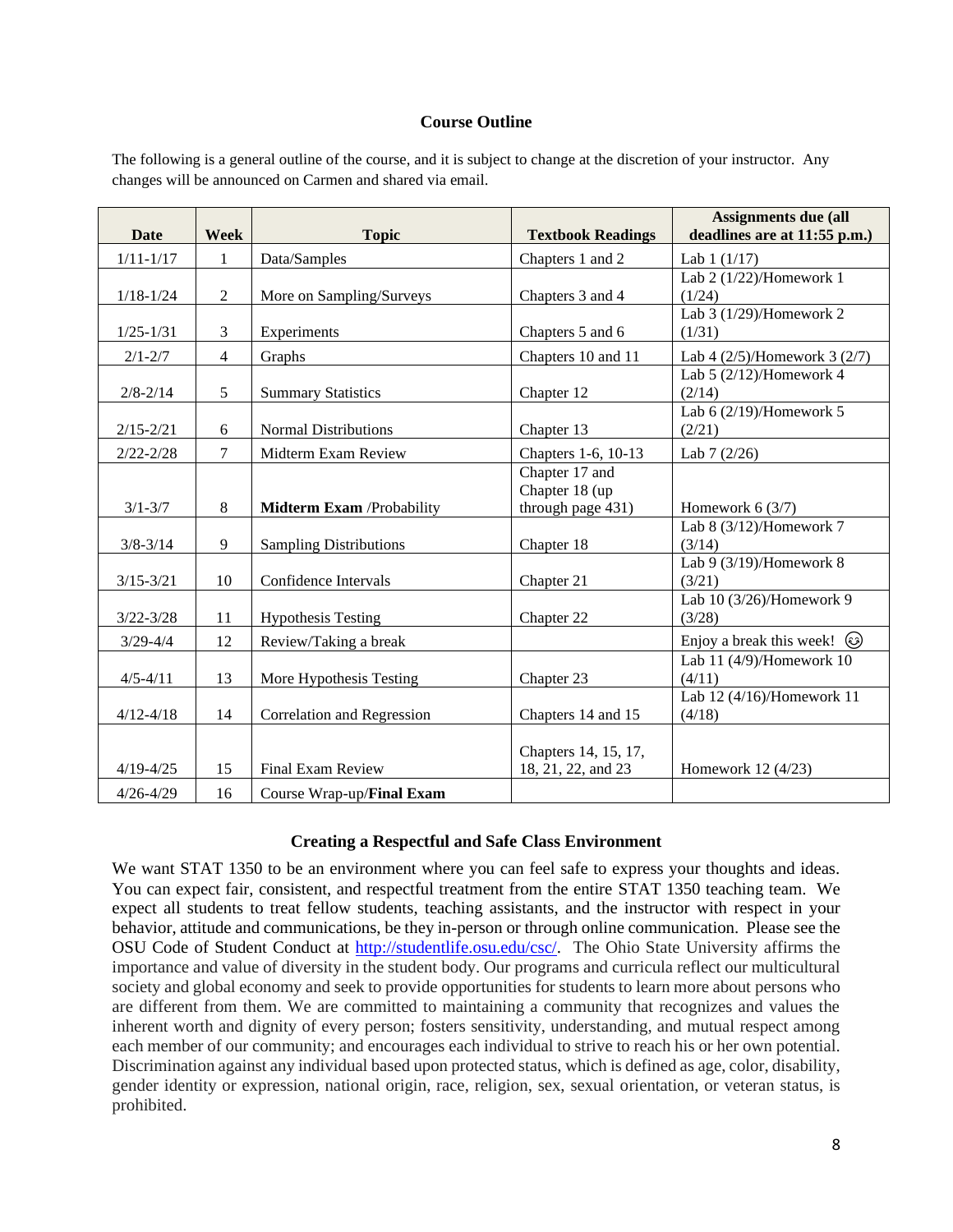# **Addressing Issues of Differing Abilities**

The university strives to make all learning experiences as accessible as possible. In light of the current pandemic, students seeking to request COVID-related accommodations may do so through the university's [request process,](https://slds.osu.edu/covid-19-info/covid-related-accommodation-requests/) managed by Student Life Disability Services. If you anticipate or experience academic barriers based on your disability (including mental health, chronic, or temporary medical conditions), please let Dr. Everson know immediately so that we can privately discuss options. To establish reasonable accommodations, we may request that you register with Student Life Disability Services. After registration, make arrangements with me as soon as possible to discuss your accommodations so that they may be implemented in a timely fashion. SLDS contact information: [slds@osu.edu;](mailto:slds@osu.edu) 614-292-3307; [slds.osu.edu;](https://slds.osu.edu/) 098 Baker Hall,  $113$  W.  $12<sup>th</sup>$  Avenue.

# **Academic Misconduct**

The term "academic misconduct" includes all forms of student academic misconduct wherever committed; illustrated by, but not limited to, cases of plagiarism and dishonest practices in connection with examinations. It is the responsibility of the Committee on Academic Misconduct (COAM) to investigate or establish procedures for the investigation of all reported cases of student academic misconduct. Instructors shall report all instances of alleged academic misconduct to the committee (Faculty Rule 3335-5-487). For additional information, see the Code of Student Conduct [http://studentlife.osu.edu/csc/.](http://studentlife.osu.edu/csc/)

We take academic misconduct very seriously in STAT 1350. If you are suspected of behaving dishonestly during an exam (e.g., working with other students during the exam, allowing another student to copy your exam answers or copying answers from another student, sharing exam answers with peers, enlisting someone else to take exams for you) or when completing any other required course assignment (such as by doing another student's work, copying work that was completed by other individuals or other students, or letting another student copy your work), this is grounds for us to file a COAM report, and this may result in a failing grade in this course or an even more severe penalty. It's not worth it to cheat! If you need to earn a particular grade and are struggling, talk to us. We can help.

# **Statement on Title IX**

Title IX makes it clear that violence and harassment based on sex and gender are Civil Rights offenses subject to the same kinds of accountability and the same kinds of support applied to offenses against other protected categories (e.g., race). If you or someone you know has been sexually harassed or assaulted, you may find the appropriate resources at [http://titleix.osu.edu](http://titleix.osu.edu/) or by contacting the Ohio State Title IX Coordinator at [titleix@osu.edu.](mailto:titleix@osu.edu)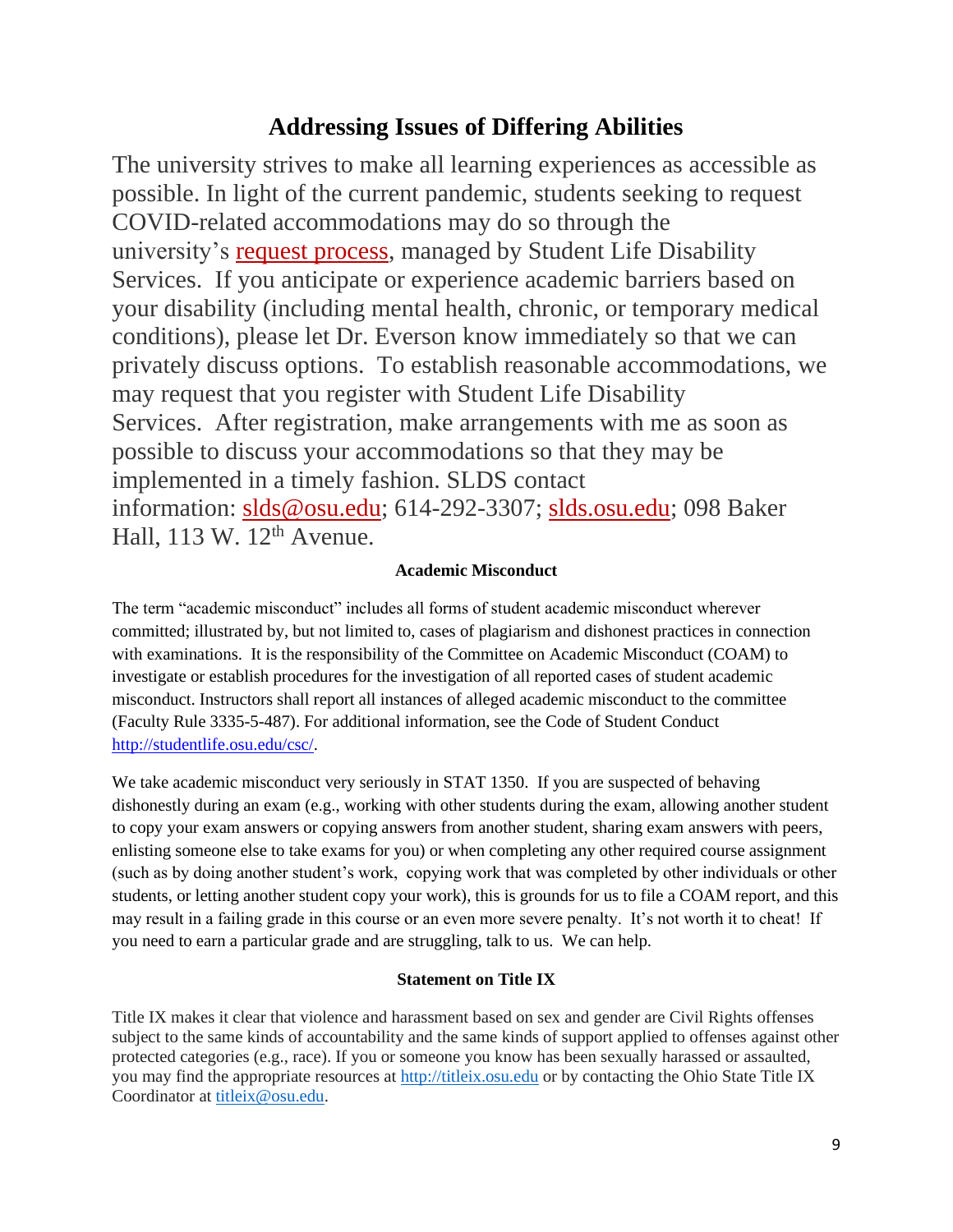#### **Please Take Care of Yourself**

As a student you may experience a range of issues that can cause barriers to learning, such as strained relationships, increased anxiety, alcohol/drug problems, feeling down, difficulty concentrating and/or lack of motivation. These mental health concerns or stressful events may lead to diminished academic performance or reduce a student's ability to participate in daily activities. The Ohio State University offers services to assist you with addressing these and other concerns you may be experiencing. If you are or someone you know is suffering from any of the aforementioned conditions, you can learn more about the broad range of confidential mental health services available on campus via the Office of Student Life's Counseling and Consultation Service (CCS) by visiting **ccs.osu.edu** or calling 614-292-5766. CCS is located on the 4th Floor of the Younkin Success Center and 10th Floor of Lincoln Tower. You can reach an on-call counselor when CCS is closed at 614-292-5766. If you are thinking of harming yourself or need a safe, non-judgmental place to talk, or if you are worried about someone else and need advice about what to do, 24 hour emergency help is also available through the Suicide Prevention Hotline (Columbus: 614-221-5445 / National: 800-273-8255); or text (4hope to 741741); or at [suicidepreventionlifeline.org](http://suicidepreventionlifeline.org/)

**Health and safety requirements**: All students, faculty and staff are required to comply with and stay up to date on all university safety and health guidance [\(https://safeandhealthy.osu.edu\)](https://safeandhealthy.osu.edu/), which includes wearing a face mask in any indoor space and maintaining a safe physical distance at all times. Noncompliance will be warned first and disciplinary actions will be taken for repeated offenses.

# **Tips for Success in STAT 1350**

- **If you are taking this course from a location outside of Ohio, please remember that all times listed in the syllabus are in Eastern Standard Time (EST). Not being aware of different time zones is no excuse for submitting late work!**
- We believe strongly that grades are earned, not given. If you need to achieve a certain grade in this course, be careful to complete all assignments, plan appropriate time for studying, review feedback you receive on graded activities so you can talk to us about any problems you missed, and get help as needed in order to achieve your goal. We hope your grade in the course will be just as important to you on Day 1 as it is at the end of the semester, especially since you will have known the expectations of this course all semester and are in control of deciding what grade to earn. Again, we will not regrade assignments at the end of the semester or provide you with more chances to earn extra credit if you are not satisfied at that time with your final course grade.
- This is NOT a math class, but some math will be used in the course, and we have a Mathematics Review Guide posted in the **Course Logistics** section of the course site if you are concerned about your math skills.
- Download the Canvas app [\(https://teaching.resources.osu.edu/toolsets/carmencanvas/guides/canvas](https://teaching.resources.osu.edu/toolsets/carmencanvas/guides/canvas-mobile-apps)[mobile-apps\)](https://teaching.resources.osu.edu/toolsets/carmencanvas/guides/canvas-mobile-apps) so that you can stay on top of important announcements in the course and even read materials from the course site or work on assignments. When you log on to the course site from your computer for the first time, click on the **Account** icon on the far left, and then select **Notifications**. You can choose to be notified—via email and/or messages sent to your phone—about important announcements, discussion postings, grades on assignments, etc. We strongly recommend this!